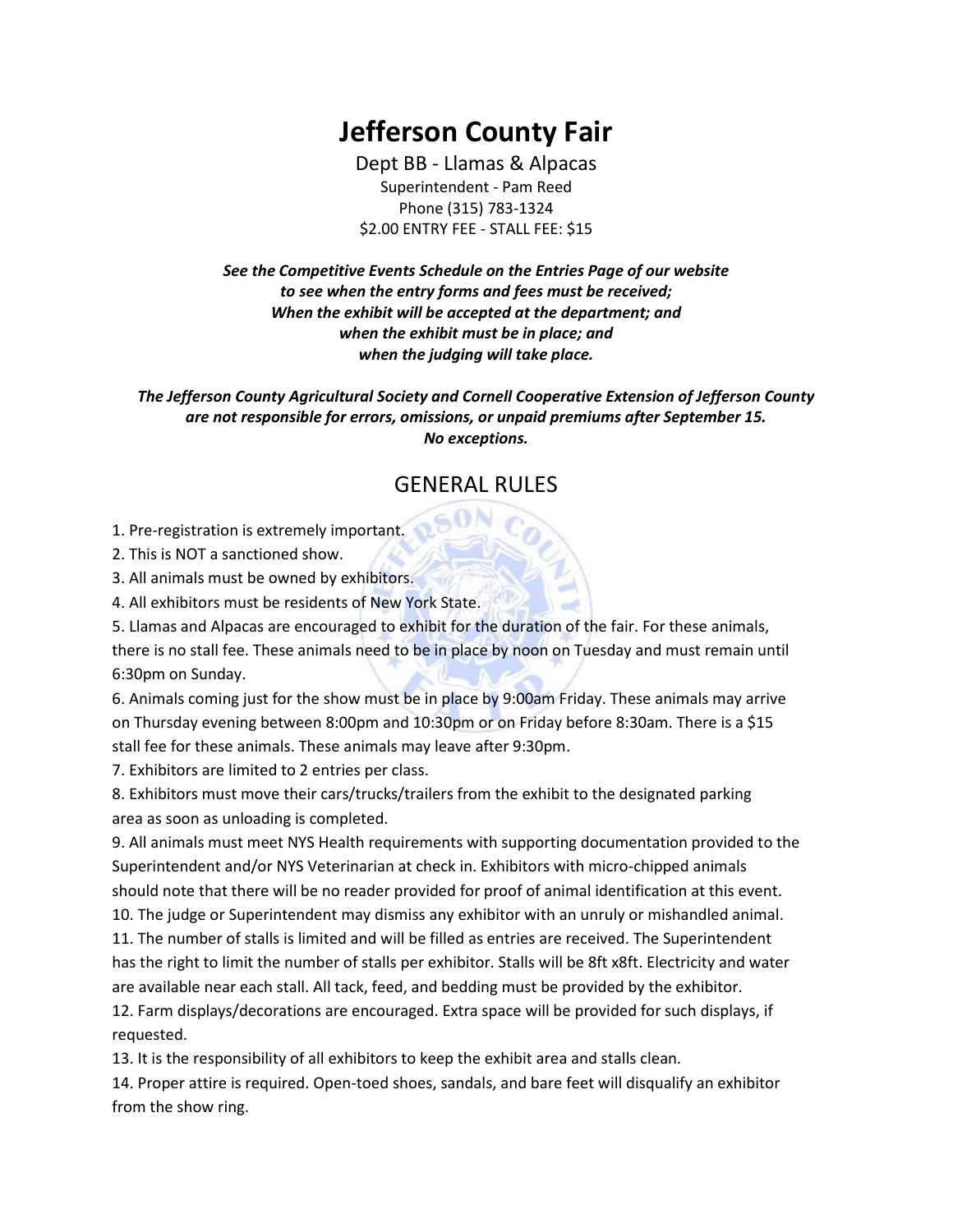15. Animals shall be presented for judging with a halter, a lead rope, and no additional decorations. No farm or animal names should be displayed on the exhibitor during the show. 16. It is recommended that nursing mothers not be shown. Nursing mothers may not be accompanied by their babies in the ring.

17. Llamas and Alpacas may be entered in only one Halter Class Fiber Division.

- 18. Llamas and Alpacas will compete in the same Performance classes.
- 19. In the performances classes, an animal may be entered in only one division: Youth or Adult.
- 20. Classes may be combined or cancelled depending on the number of entries per class



The emphasis in these classes is on the handler's ability to show his/her animal to its best advantage at halter. The judge will evaluate the handler's skills in: fitting, grooming, showing the animal, and style of presentation.

#### CLASS 1

- 1. Adult Showmanship (ages 19 and older) Trophy Rosette
- 2. Senior Youth Showmanship ( ages 14-18) Trophy Rosette
- 3. Junior Youth Showmanship (ages 11-13) Trophy Rosette
- 4. Novice Showmanship (ages 9-10) Trophy Rosette

 $\mathsf{R}$  2

 $2<sup>nd</sup>$ 

# SECTION 2: LLAMA NON-BREEDER HALTER CLASSES

For geldings, vasectomized males, spayed or non-productive females as verified by accompanying registration or veterinarian certificate. These classes are not divided by wool or sex. If fewer than 3 animals in any age division, ages may be combined.

| <b>CLASS</b>                    | 1 <sup>st</sup> | 2 <sub>nd</sub> | <b>2rd</b> |
|---------------------------------|-----------------|-----------------|------------|
| $1.1$ yr old                    | \$15            | \$10            | \$7        |
| 2. 2 yr old                     | \$15            | \$10            | \$7        |
| 3. Adult                        | \$15            | \$10            | \$7        |
| 4. Champion Non-Breeder         | Rosette         |                 |            |
| 5. Reserve Champion Non-Breeder | Rosette         |                 |            |
|                                 |                 |                 |            |

|                  | <b>SECTION 3: LIGHT WOOL</b><br><b>LLAMA HALTER</b> |              |                 |     |  |
|------------------|-----------------------------------------------------|--------------|-----------------|-----|--|
| CLASS            |                                                     | $1^{\rm st}$ | 2 <sup>nd</sup> | 3rd |  |
| 1. Male juvenile |                                                     | \$15         | \$10            | \$7 |  |

2. Male (1 yr but under 2)  $$15$  \$10 \$7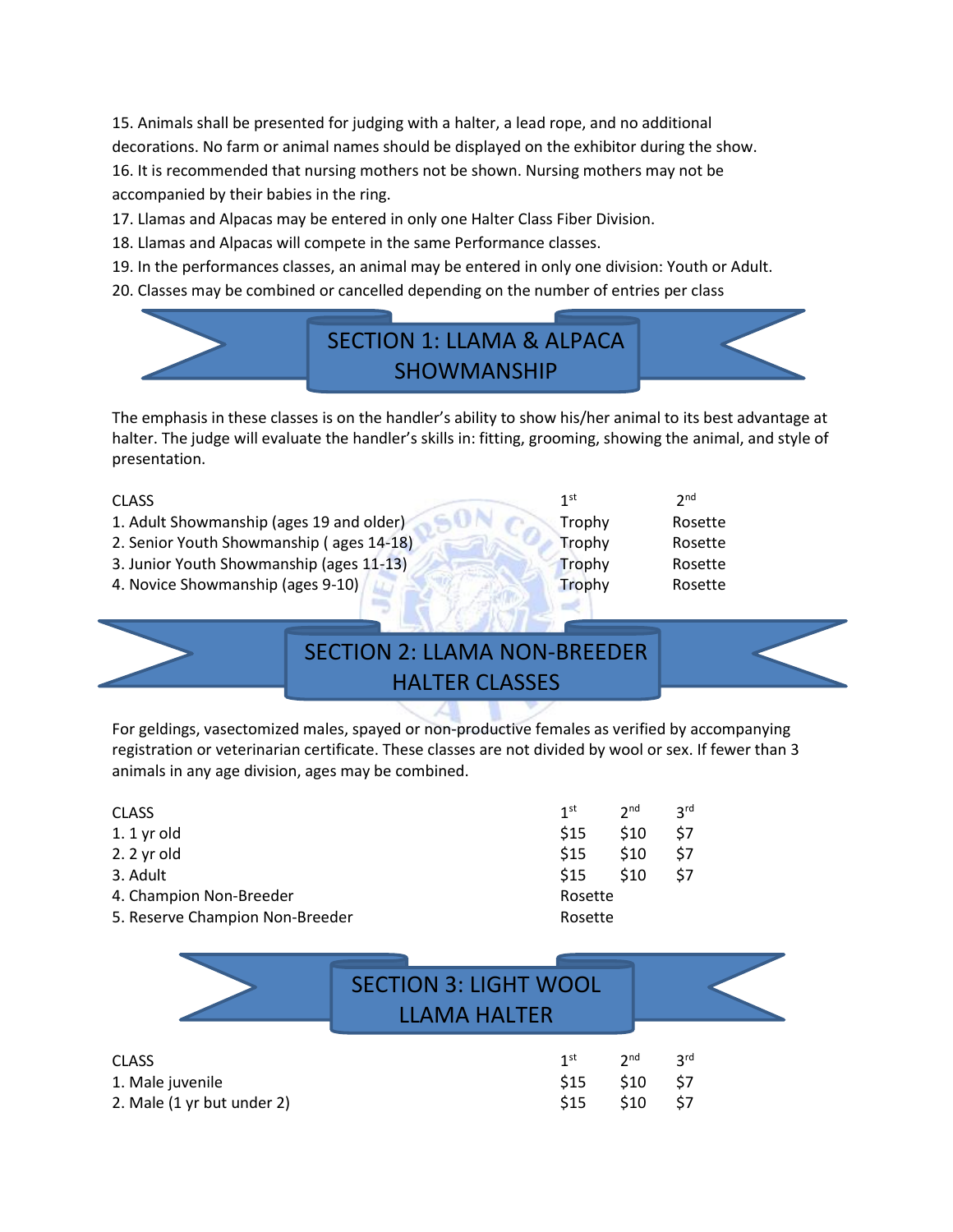| 3. Male (2 yr but under 3)             | \$15    | \$10 | \$7 |
|----------------------------------------|---------|------|-----|
| 4. Male Adult                          | \$15    | \$10 | \$7 |
| 5. Champion Light Wool Male            | Rosette |      |     |
| 6. Reserve Champion Light Wool Male    | Rosette |      |     |
| 7. Female juvenile                     | \$15    | \$10 | \$7 |
| 8. Female (1 yr but under 2)           | \$15    | \$10 | \$7 |
| 9. Female (2 yr but under 3)           | \$15    | \$10 | \$7 |
| 10. Female Adult                       | \$15    | \$10 | \$7 |
| 11. Champion Light Wool Female         | Rosette |      |     |
| 12. Reserve Champion Light Wool Female | Rosette |      |     |
|                                        |         |      |     |

| 1 <sup>st</sup><br>2 <sup>nd</sup><br>\$15<br>\$10<br>\$15<br>\$10<br>\$15<br>\$10<br>\$15<br>\$10<br>Rosette<br>Rosette<br>\$15<br>\$10<br>\$10<br>\$15<br>\$15<br>\$10<br>\$15<br>\$10<br>Rosette<br>12. Reserve Champion Medium/Heavy Wool Female<br>Rosette                                                                     |              | <b>SECTION 4: MEDIUM/HEAVY</b><br><b>WOOL LLAMA HALTER</b> |  |                 |
|-------------------------------------------------------------------------------------------------------------------------------------------------------------------------------------------------------------------------------------------------------------------------------------------------------------------------------------|--------------|------------------------------------------------------------|--|-----------------|
| 1. Male juvenile<br>2. Male (1 yr but under 2)<br>3. Male (2 yr but under 3)<br>4. Male Adult<br>5. Champion Medium/Heavy Wool Male<br>6. Reserve Champion Medium/Heavy Wool Male<br>7. Female juvenile<br>8. Female (1 yr but under 2)<br>9. Female (2 yr but under 3)<br>10.Female Adult<br>11. Champion Medium/Heavy Wool Female | <b>CLASS</b> |                                                            |  | 3 <sup>rd</sup> |
|                                                                                                                                                                                                                                                                                                                                     |              |                                                            |  | \$7             |
|                                                                                                                                                                                                                                                                                                                                     |              |                                                            |  | \$7             |
|                                                                                                                                                                                                                                                                                                                                     |              |                                                            |  | \$7             |
|                                                                                                                                                                                                                                                                                                                                     |              |                                                            |  | \$7             |
|                                                                                                                                                                                                                                                                                                                                     |              |                                                            |  |                 |
|                                                                                                                                                                                                                                                                                                                                     |              |                                                            |  |                 |
|                                                                                                                                                                                                                                                                                                                                     |              |                                                            |  | \$7             |
|                                                                                                                                                                                                                                                                                                                                     |              |                                                            |  | \$7             |
|                                                                                                                                                                                                                                                                                                                                     |              |                                                            |  | \$7             |
|                                                                                                                                                                                                                                                                                                                                     |              |                                                            |  | \$7             |
|                                                                                                                                                                                                                                                                                                                                     |              |                                                            |  |                 |
|                                                                                                                                                                                                                                                                                                                                     |              |                                                            |  |                 |

### SECTION 5: ALPACA NON-BREEDER HALTER CLASSES

For geldings, vasectomized males, spayed or non-productive females as verified by accompanying registration or veterinarian certificate. These classes are not divided by wool or sex. If fewer than 3 animals in any age division, ages may be combined.

| <b>CLASS</b>                    | 1 <sup>st</sup> | 2 <sub>nd</sub> | <b>2rd</b> |
|---------------------------------|-----------------|-----------------|------------|
| 1. $1$ yr old                   | <b>S15</b>      | <b>S10</b>      | \$7        |
| 2. 2 yr old                     | \$15            | \$10            | \$7        |
| 3. Adult                        | \$15            | \$10            | \$7        |
| 4. Champion Non-Breeder         | Rosette         |                 |            |
| 5. Reserve Champion Non-Breeder | Rosette         |                 |            |
|                                 |                 |                 |            |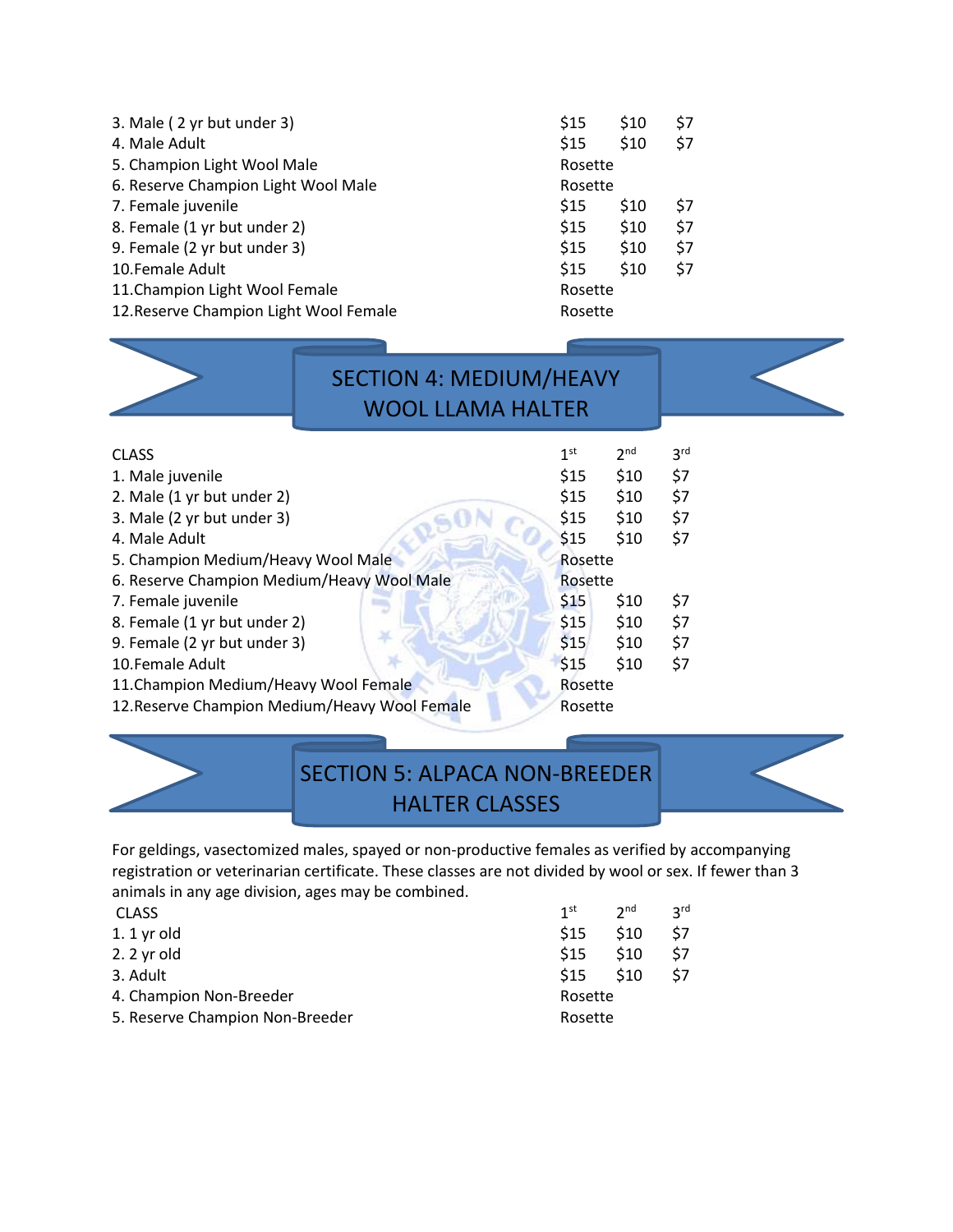|                                               | <b>SECTION 6: BLACK FIBER</b><br><b>ALPACA HALTER</b> |                 |                 |
|-----------------------------------------------|-------------------------------------------------------|-----------------|-----------------|
| <b>CLASS</b>                                  | 1 <sup>st</sup>                                       | 2 <sup>nd</sup> | 3 <sup>rd</sup> |
| 1. Male juvenile                              | \$15                                                  | \$10            | \$7             |
| 2. Male (1yr but under 2)                     | \$15                                                  | \$10            | \$7             |
| 3. Male (2 yr but under 3)                    | \$15                                                  | \$10            | \$7             |
| 4. Male Adult                                 | \$15                                                  | \$10            | \$7             |
| 5. Grand Champion Black Fiber Male            | Rosette                                               |                 |                 |
| 6. Reserve Grand Champion Black Fiber Male    | Rosette                                               |                 |                 |
| 7. Female juvenile                            | \$15                                                  | \$10            | \$7             |
| 8. Female (1 yr but under 2)                  |                                                       | $$15$ $$10$     | \$7             |
| 9. Female (2 yr but under 3)                  | \$15                                                  | \$10            | \$7             |
| 10. Female Adult                              | \$15                                                  | \$10            | \$7             |
| 11. Grand Champion Black Fiber Female         | Rosette                                               |                 |                 |
| 12. Reserve Grand Champion Black Fiber Female | Rosette                                               |                 |                 |



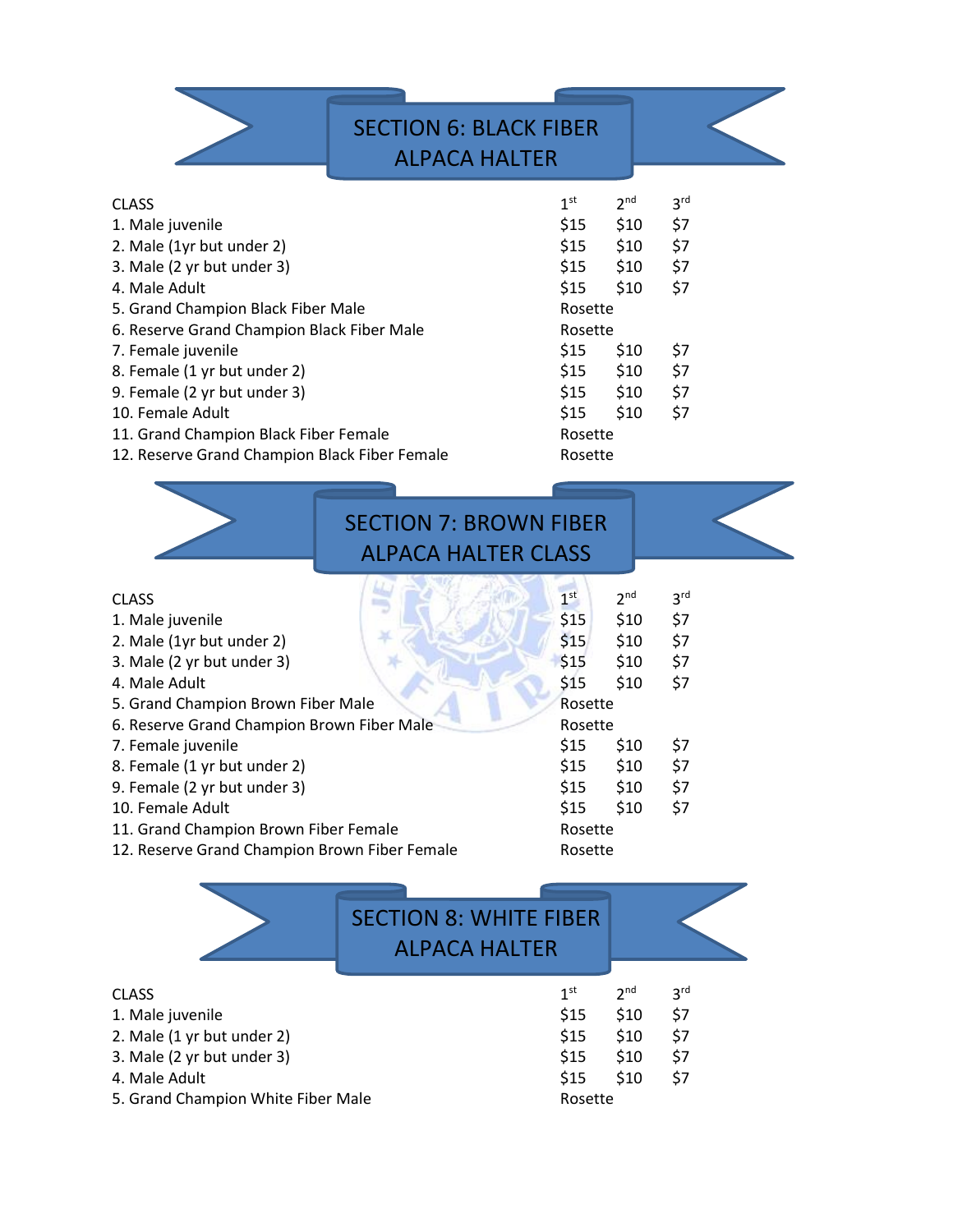| 6. Reserve Grand Champion White Fiber Male   | Rosette    |            |     |
|----------------------------------------------|------------|------------|-----|
| 7. Female juvenile                           | <b>S15</b> | <b>S10</b> | \$7 |
| 8. Female (1 yr but under 2)                 | \$15       | \$10       | \$7 |
| 9. Female (2 yr but under 3)                 | \$15       | \$10       | \$7 |
| 10. Female Adult                             | <b>S15</b> | \$10       | \$7 |
| 11. Grand Champion White Fiber Female        | Rosette    |            |     |
| 12. Reserve Grand Champion Fiber Wool Female | Rosette    |            |     |

|                                              | <b>SECTION 9: FAWN FIBER</b><br><b>ALPACA HALTER</b> |                 |                 |                 |
|----------------------------------------------|------------------------------------------------------|-----------------|-----------------|-----------------|
| <b>CLASS</b>                                 |                                                      | 1 <sup>st</sup> | 2 <sup>nd</sup> | 3 <sup>rd</sup> |
| 1. Male juvenile                             |                                                      | \$15            | \$10            | \$7             |
| 2. Male (1 yr but under 2)                   |                                                      | \$15            | \$10            | \$7             |
| 3. Male (2 yr but under 3)                   |                                                      | \$15            | \$10            | \$7             |
| 4. Male Adult                                |                                                      | \$15            | \$10            | \$7             |
| 5. Grand Champion Fawn Fiber Male            |                                                      | Rosette         |                 |                 |
| 6. Reserve Grand Champion Fawn Fiber Male    |                                                      | Rosette         |                 |                 |
| 7. Female juvenile                           |                                                      | \$15            | \$10            | \$7             |
| 8. Female (1 yr but under 2)                 |                                                      | \$15            | \$10            | \$7             |
| 9. Female (2 yr but under 3)                 |                                                      | \$15            | \$10            | \$7             |
| 10. Female Adult                             |                                                      | \$15            | \$10            | \$7             |
| 11. Grand Champion Fawn Fiber Female         |                                                      | Rosette         |                 |                 |
| 12. Reserve Grand Champion Fawn Fiber Female |                                                      | Rosette         |                 |                 |
|                                              |                                                      |                 |                 |                 |

# SECTION 10: ANY OTHER COLORED

| <b>FIBER ALPACA HALTER</b> |
|----------------------------|
|----------------------------|

| <b>CLASS</b>                                          | 1 <sup>st</sup> | 2 <sub>nd</sub> | 3 <sup>rd</sup> |
|-------------------------------------------------------|-----------------|-----------------|-----------------|
| 1. Male juvenile                                      | \$15            | \$10            | \$7             |
| 2. Male (1 yr but under 2)                            | \$15            | \$10            | \$7             |
| 3. Male (2 yr but under 3)                            | \$15            | \$10            | \$7             |
| 4. Male Adult                                         | \$15            | \$10            | \$7             |
| 5. Grand Champion Other Colored Fiber Male            | Rosette         |                 |                 |
| 6. Reserve Grand Champion Other Colored Fiber Male    | Rosette         |                 |                 |
| 7. Female juvenile                                    | \$15            | \$10            | \$7             |
| 8. Female (1 yr but under 2)                          | \$15            | \$10            | \$7             |
| 9. Female (2 yr but under 3)                          | \$15            | \$10            | \$7             |
| 10. Female Adult                                      | \$15            | \$10            | \$7             |
| 11. Grand Champion Other Colored Fiber Female         | Rosette         |                 |                 |
| 12. Reserve Grand Champion Other Colored Fiber Female | Rosette         |                 |                 |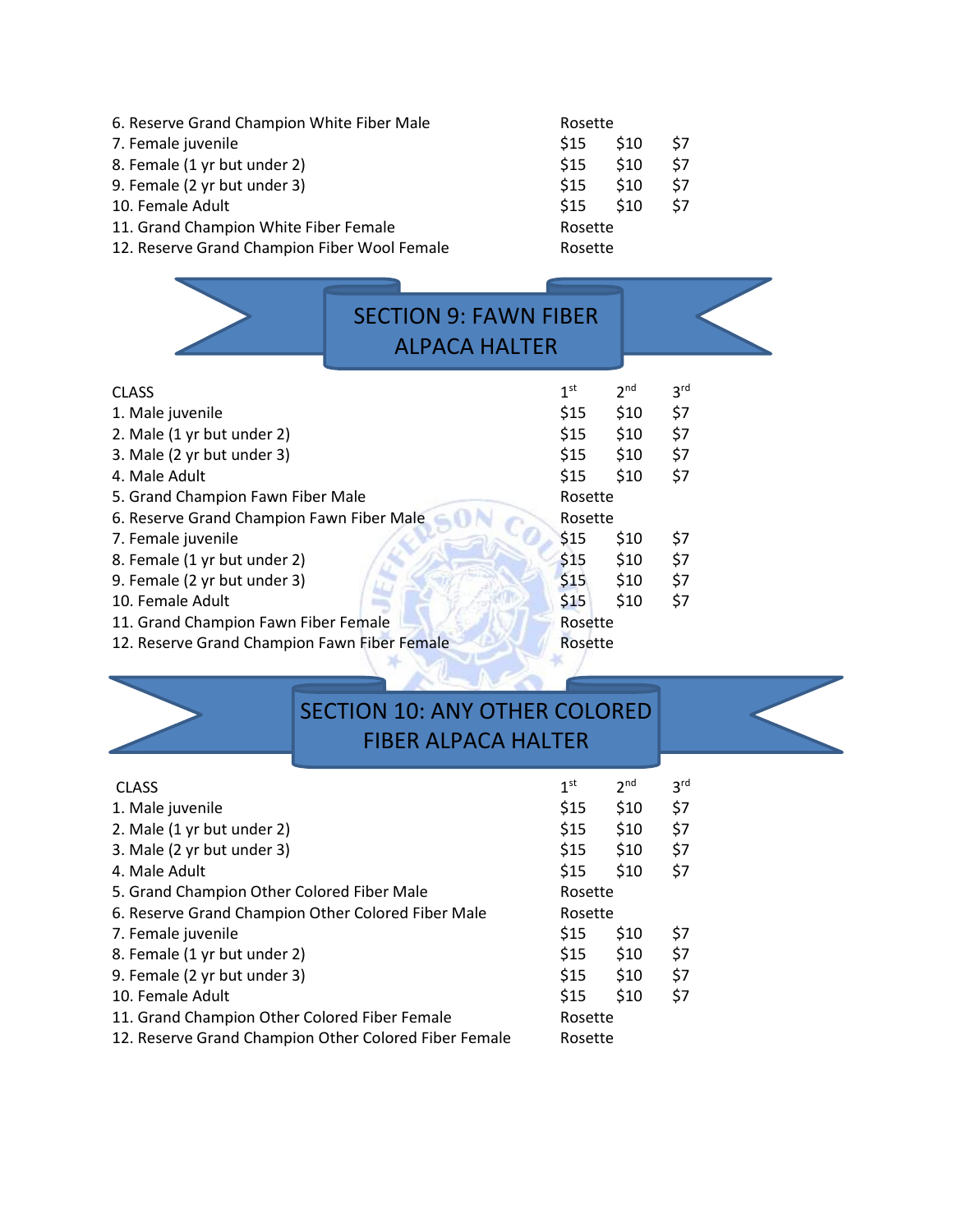|                                                                                                                      | <b>SECTION 11: GROUP CLASSES</b>                         |                                                 |                                             |
|----------------------------------------------------------------------------------------------------------------------|----------------------------------------------------------|-------------------------------------------------|---------------------------------------------|
| <b>CLASS</b><br>1. Llama Get-of-Sire<br>2. Llama Produce of Dam<br>3. Alpaca Get-of-Sire<br>4. Alpaca Produce of Dam | 1 <sup>st</sup><br>\$15<br>\$15<br>\$15<br>\$15          | 2 <sup>nd</sup><br>\$10<br>\$10<br>\$10<br>\$10 | 3 <sup>rd</sup><br>\$7<br>\$7<br>\$7<br>\$7 |
|                                                                                                                      | <b>SECTION 12: OBSTACLE</b><br><b>COURSE PERFORMANCE</b> |                                                 |                                             |
| <b>CLASS</b>                                                                                                         | 1 <sup>st</sup>                                          | 2 <sub>nd</sub>                                 | 3 <sup>rd</sup>                             |

| 1. Adult        |     | $$15$ $$10$ | - S7  |
|-----------------|-----|-------------|-------|
| 2. Senior Youth |     | \$15 \$10   | - \$7 |
| 3. Junior Youth |     | $$15$ $$10$ | - \$7 |
| 4. Novice       | S15 | S10         | - S7  |

|                 | <b>SECTION 13: PUBLIC RELATIONS</b>                   |  |
|-----------------|-------------------------------------------------------|--|
| <b>CLASS</b>    | 1 <sup>st</sup><br>2 <sub>nd</sub><br>3 <sup>rd</sup> |  |
| 1. Junior       | \$15<br>\$7<br>\$10                                   |  |
| 2. Intermediate | \$15<br>\$10<br>\$7                                   |  |
| 3. Adult        | \$15<br>\$10<br>\$7                                   |  |
| 4. Novice       | \$15<br>\$10<br>\$7                                   |  |
|                 |                                                       |  |



- Sharing of equipment is permissible provided there is no delay resulting in slowing or stopping
- the class.
- All pack systems must demonstrate suitability for back-country use, complete with fill material and/or weights as applicable.
- Packs have light weight filler only. NO ACTUAL WEIGHT IN PACK.
- Youth exhibitors must provide a saddle or day pack with 2 cinches and fill material.
- Llamas must be 5 months or older.

| <b>CLASS</b>                                                    | 1 <sup>st</sup> | $2^{\text{nd}}$ | <b>2rd</b> |
|-----------------------------------------------------------------|-----------------|-----------------|------------|
| 1. Adult Pack., age 19 and older (pack may be taken off)        | S <sub>15</sub> | \$10            | S7         |
| 2. Senior Youth Pack, ages 14 - 18 (pack may be taken off)      | <b>S15</b>      | \$10            | <b>S7</b>  |
| 3. Junior Youth Pack, ages 11 - 13 (pack will not be taken off) | \$15            | \$10            | \$7        |
| 3. Novice Pack, 9 - 10 (pack will not be taken off)             | \$15            | \$10            | \$7        |